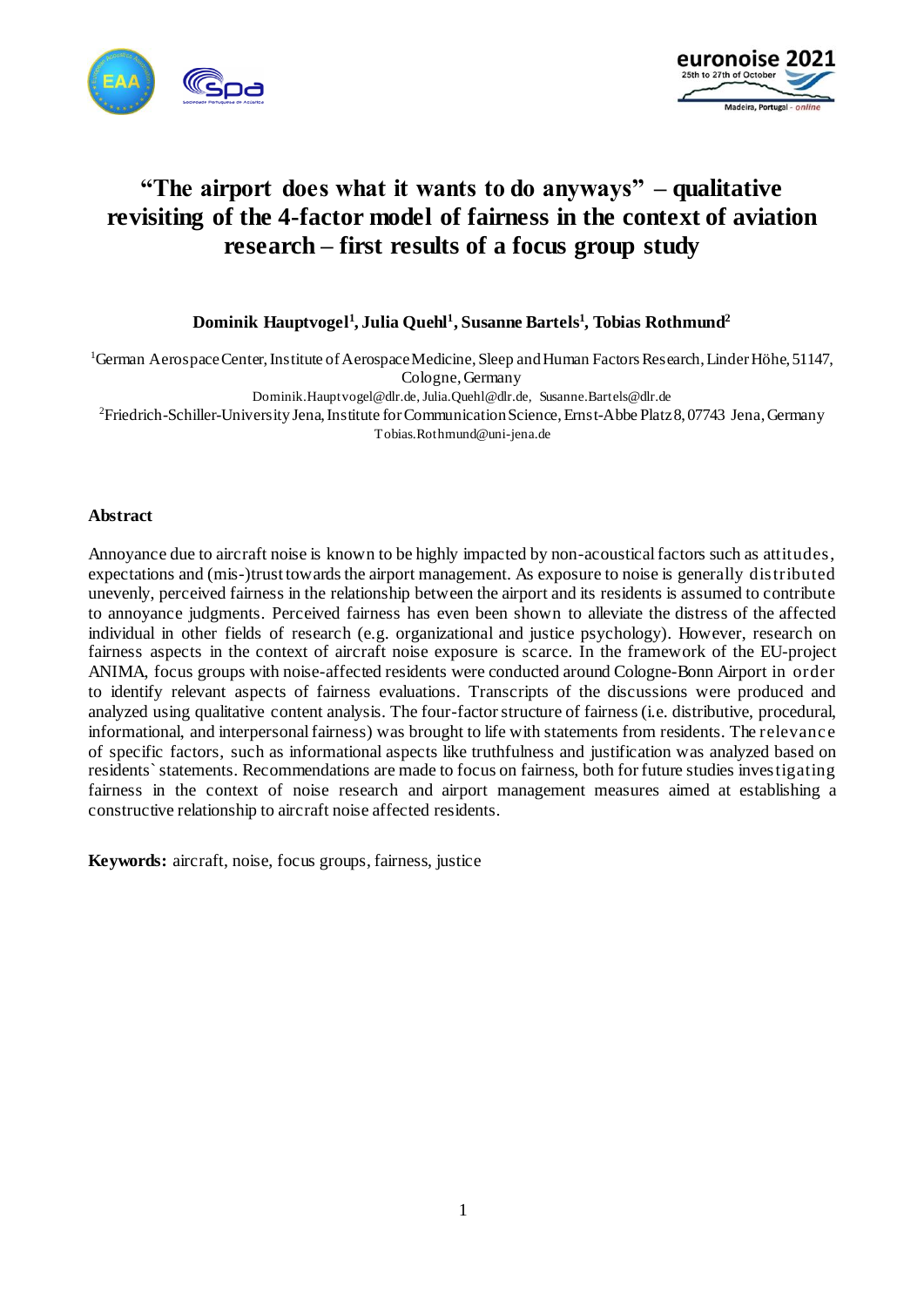

## **1 Background**

The comprehensive ANIMA project, in which this qualitative study is embedded, deals with a crucial fac tor affecting the quality of life of many residents in Europe: aircraft noise. In contrast to other projects that focus on the purely physical reduction of noise from the source, ANIMA focuses on the quality of life of residents living around airports in Europe.

On the one hand, ANIMA aims to analyse current airport noise management efforts and identify those measures that are particularly effective in improving the quality of life of airport residents. ANIMA also aims to gain a deeper understanding of the annoyance caused by aircraft noise. Numerous studies have shown that annoyance is not only influenced by noise intensity, but is also affec ted by many so-called nonacoustic factors. For an overview see [1].

Research into these non-acoustic factors is yet a further important part of the ANIMA project. Work package 3 of the ANIMA package aims to deepen the scientific understanding of annoyance by exploring the influence of non-acoustic factors and their weighting. In the work package, factors influenc ing annoyanc e will be reviewed and their impact on well-being and quality of life will be investigated. Furthermore, new, innovative measures will be developed and identified that help to minimise annoyance and its consequences. In a review by Hauptvogel et al. [2] it was shown that fairness is a central aspect that can significantly influence the perception of annoyance and can also be seen as a foundation stone for the airport's efforts to interact with affected citizens. Four fairness facets of *distributive*, *procedural*, *informational* and *interpersonal* fairness were identified and their relevance was applied to the issue of aircraft noise from existing literature, first of all from the field of organisational psychology, and their relevance was elaborated [3].

Having identified fairness as a key aspect in the management of aircraft noise in Hauptvogel's [2] review , it is important to look more closely at the aspects that make up airport residents' perceptions of fairness. For this reason, this qualitative approach addresses an important link between theory and practice.

# **2 Method**

Four focus groups were conducted between January and February 2020 in the vicinity of the Cologne-Bonn Airport. They were carried out in municipal venues (e.g. schools, civic centres) close to the residents' home. Focus groups as a research instrument can be defined as a "carefully planned discussion to obtain perceptions of a defined area of interest in a permissive, non-threatening environment" [4].

For that reason, focus groups offer the possibility to provide meaningful input and reveal dimensions of understanding that are not possible with quantitative data collection techniques [5]. Main target of focus groups is to generate hypothesis and to foster a general understanding.

The developed discussion guide included questions and prompts designed to address following topics:

- Importance of aircraft noise as a factor impacting the quality of life in comparison to other positive or negative factors in the immediate living vicinity
- Personal associations with the airport to evaluate the current perception and attitude to the airport
- Description of how a good, fair neighbourly relationship with the airport would look like
- Current perceptions of communication and information dissemination related to the airport
- Expectations regarding information (what information, who should provide this information, how should the information be provided)
- Opinion of whether a fair, neighbourly relationship could potentially lead to a shift of the perception of aircraft noise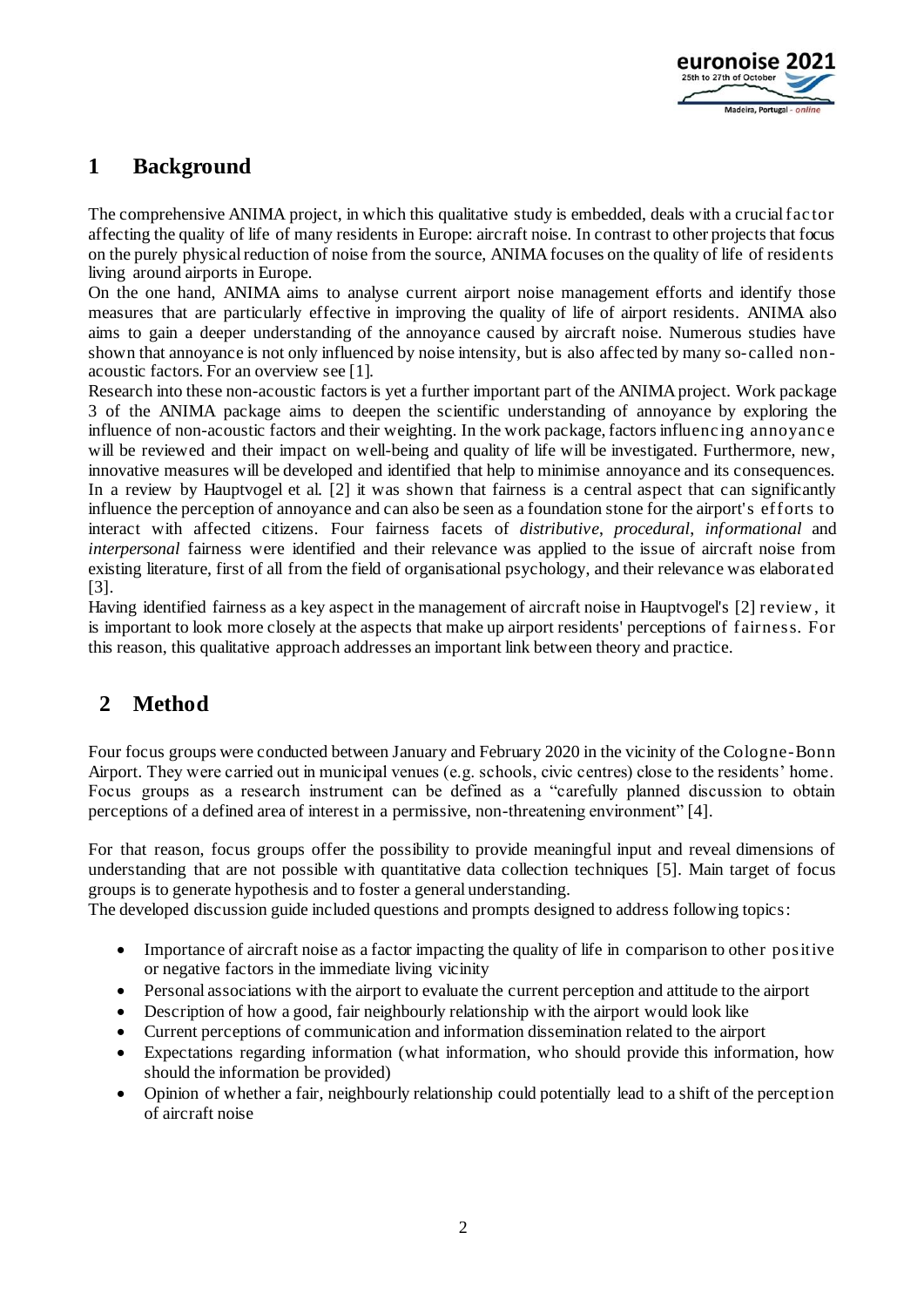

The participants were recruited with in several ways. The main method was via mailshot (bulk mail). Additionally, flyers were displayed in hair dressers, doctoral offices, pharmacies, parishes, community centers and schools.

In order to compare perceptions of residents differing in the amount of aircraft noise at their homes, several areas were identified prior the recruitment. Focus groups were conducted consisting of five to nine residents, which were either highly ( $> 55$  dBA  $L_{\text{DEN}}$ ) or slightly ( $< 50$  dBA  $L_{\text{DEN}}$ ) exposed to aircraft noise at their homes in an either rural or urban area. If possible, the groups were mixed in age, gender and long-term annoyance due to aircraft noise in order to produce a variety of rich data from different perspectives. To conclude, two focus group with residents of high aircraft-noise exposed areas (rural and urban) and two focus groups with residents of minor aircraft-noise exposed areas (rural and urban) were conducted. This was done purposefully to allow for a variety of different perceptions in terms of other factors like green space areas, other noise sources etc. However, in every area aircraft noise was the predominantly environmental noise source.

- *Group 1* was located in an urban part of Cologne with a high exposure of aircraft noise. Seven out of the ten invited participants showed up. From those seven participants five were female. The mean age was 44 with a range from 17 to 81 years old.
- *Group* 2 was located in the rural area a bit outside of Cologne with a rather low exposure to aircraft noise. Nine out of ten participants turned to show up. From those nine participants two were female. The mean age was 45 with a range from 17 to 69.
- *Group 3* was an area in the south of Cologne which is urban and not very affected of aircraft noise. Five out of nine invited participants showed up. From those five participants three were female. The age range was from 37 to 88 with a mean age of 55.
- *Group 4* was an area south-east of Cologne which is mostly rural but highly affected to aircraft noise due to its proximity to the airport. Out of the ten participants invited to the focus group eight did show up. From those eight people four were female. The age ranged from 26 to 74 w ith a mean of 50.

# **3 Results**

The following are examples of statements from the focus groups that are assigned to the respective subfacets of the fairness categories. The aim is to find out how relevant certain aspects are and how they are expressed in the context of aircraft noise research.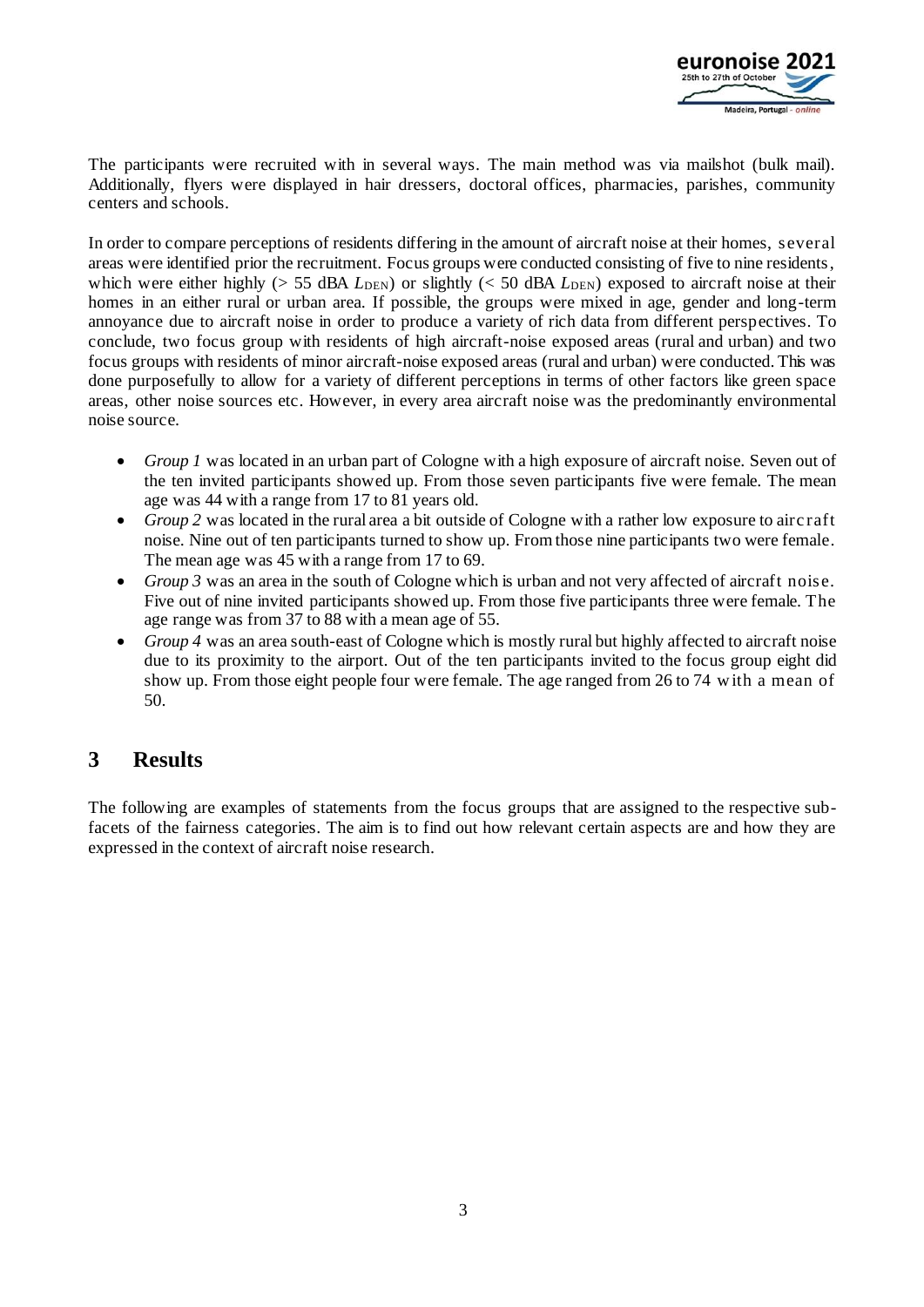

#### **3.1 Distributive Fairness**

Distributive fairness is generally considered to be a concern for the socially equitable distribution of goods, especially in relation to outcomes [6, 7].

| Subcategory | Definition                                  | Example                                                             |
|-------------|---------------------------------------------|---------------------------------------------------------------------|
| Equity      | Outcomes are allocated                      | "There have already been wishes and suggestions regarding           |
|             | according<br>to                             | different runways for take-off and landing, that the aircraft noise |
|             | contributions                               | is better distributed."                                             |
| Equality    | Outcomes are allocated                      | "There's quite a spread of departure routes. I suppose it's $a$     |
|             | equally                                     | compromise, sometimes more burdening those, sometimes more          |
|             |                                             | burdening those."                                                   |
| Need        | Outcomes are allocated<br>according to need | "But I also personally think in areas like here where there are     |
|             |                                             | social problems, to have noise on top of that, I think it harms     |
|             |                                             | people even more."                                                  |

#### **3.2 Procedural Fairness**

Procedural fairness can be seen as the fairness of the process that leads to a decision and ultimately to the distribution of goods. Research on procedural fairness distinguishes between different aspects [8-10].

| Subcategory        | Definition                                                   | Example                                                                                                                                                                                                                  |
|--------------------|--------------------------------------------------------------|--------------------------------------------------------------------------------------------------------------------------------------------------------------------------------------------------------------------------|
| Process control    | Procedures provide<br>opportunities for voice                | $"[]$ there is somehow no way to proactively contact the<br>affected communities $[]$ ."                                                                                                                                 |
| Decision control   | Procedures provide<br>influence over<br>outcomes             | "[] taking me seriously and involving me and making<br>decisions with me. I don't feel that."                                                                                                                            |
| Consistency        | Procedures are<br>consistent across<br>persons and time      | "I would first say [communication] at regular intervals it<br>would be important to me that it also becomes a certain<br>institutional matter as a result."                                                              |
| Bias suppression   | Procedures are neutral<br>and unbiased                       | "The airport follows the law of money."                                                                                                                                                                                  |
| Accuracy           | Procedures are based<br>on accurate<br>information           | "We even had a measuring vehicle from Cologne Airport<br>parked in front of our door. [] But that didn't help either<br>and the vehicle was always broken apart from that."                                              |
| Correctability     | Procedures offer<br>opportunities for<br>appeals of outcomes | No statement made.                                                                                                                                                                                                       |
| Representativeness | Procedures take into<br>account concerns of<br>subgroups     | "There are different interests [that have to be weighed up],<br>there are the residents, there are those who want to fly, there<br>are those who earn money by flying"                                                   |
| Ethicality         | Procedures uphold<br>standards of morality                   | "There are now medical reports that have even calculated<br>the costs of illness. What does it cost if the population is ill<br>and becomes even more ill and what does it cost to introduce<br>a ban on night flights." |

Table 2 - Definition and examples of procedural fairness.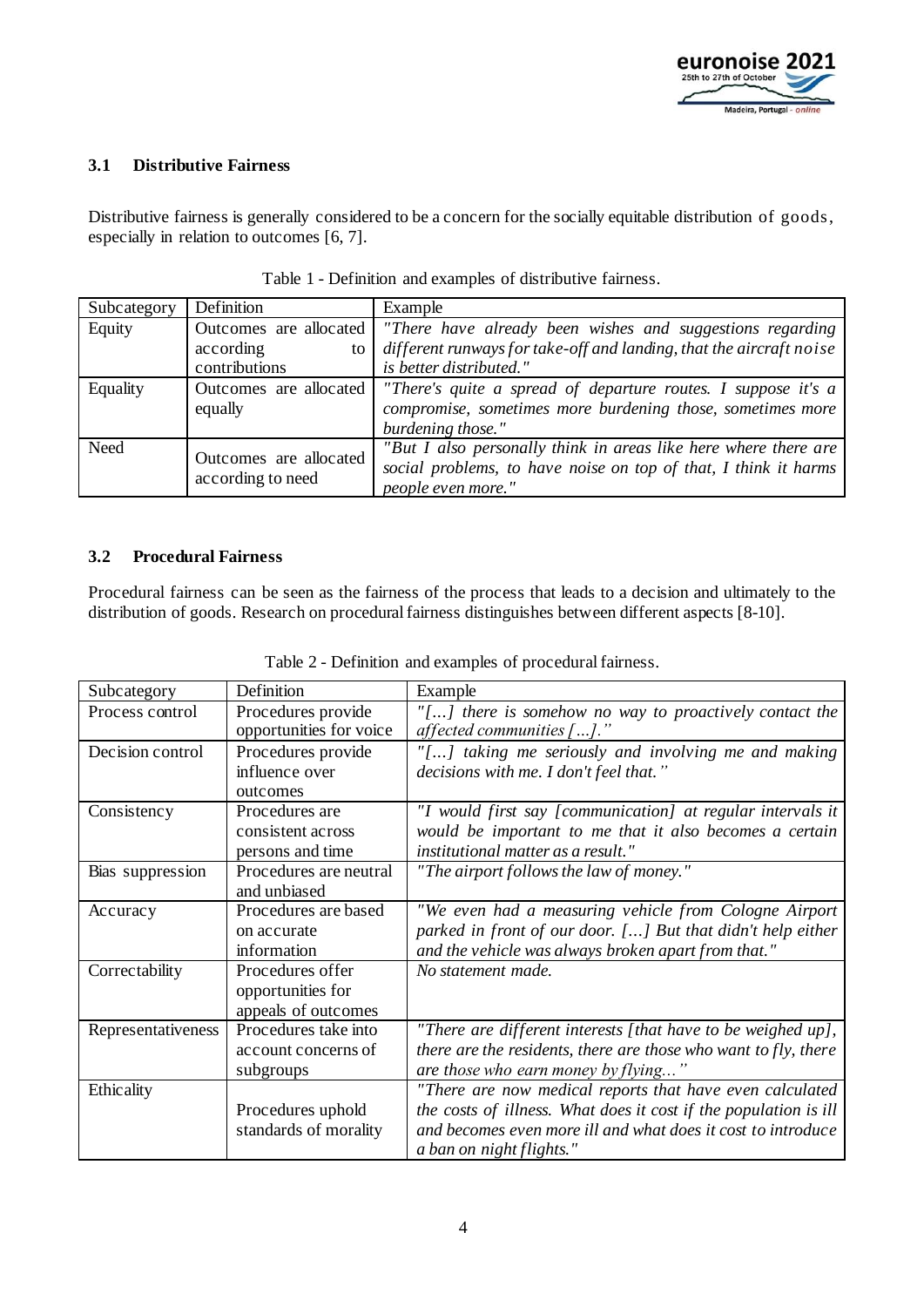

#### **3.3 Informational Fairness**

However, the addition of a fair process still does not fully reflect the complexity of human perceptions of fairness. Research has found that it also depends on how processes and outcomes are communicated and how people are engaged with [11]. Informational and interpersonal fairness regards to the quality of interaction between involved parties [12]. Informational fairness regards to the quality of explanations and justifications given that explain the procedure applicated in the decision-making process.

|            |         | Table 3 - Definition and examples of informational fairness. |
|------------|---------|--------------------------------------------------------------|
| Definition | Example |                                                              |

| Subcategory          | Definition                | Example                                                            |
|----------------------|---------------------------|--------------------------------------------------------------------|
| Truthfulness         | <b>Explanations</b> about | "Measurements are sometimes taken by the airport. Those are        |
|                      | procedures are honest     | always the days when it's particularly quiet. That's when they fly |
|                      |                           | the other way. I'm absolutely convinced of that."                  |
| <b>Justification</b> | <b>Explanations</b> about | "I don't know where I can get an answer. How come Düsseldorf       |
|                      | procedures are thorough   | has a night flight ban and Cologne doesn't?"                       |

#### **3.4 Interpersonal Fairness**

The term interpersonal fairness describes the degree in which residents are treated with politeness, dignity and respect [13]

| Subcategory | Definition              | Example                                                              |
|-------------|-------------------------|----------------------------------------------------------------------|
| Respect     | Enactment of            | "I think the airport is also a closed-door neighbour, that's how it  |
|             | procedures are sincere  | looks to me. He doesn't open his front door, he stays locked all     |
|             | and polite              | the time."                                                           |
| Propriety   | Enactment of            | "The attitude is partly hardened and partly disgruntled. I think     |
|             | procedures refrain from | like talking in a marital dispute, the willingness to talk mitigates |
|             | improper remarks        | something."                                                          |

Table 4 - Definition and examples of interpersonal fairness.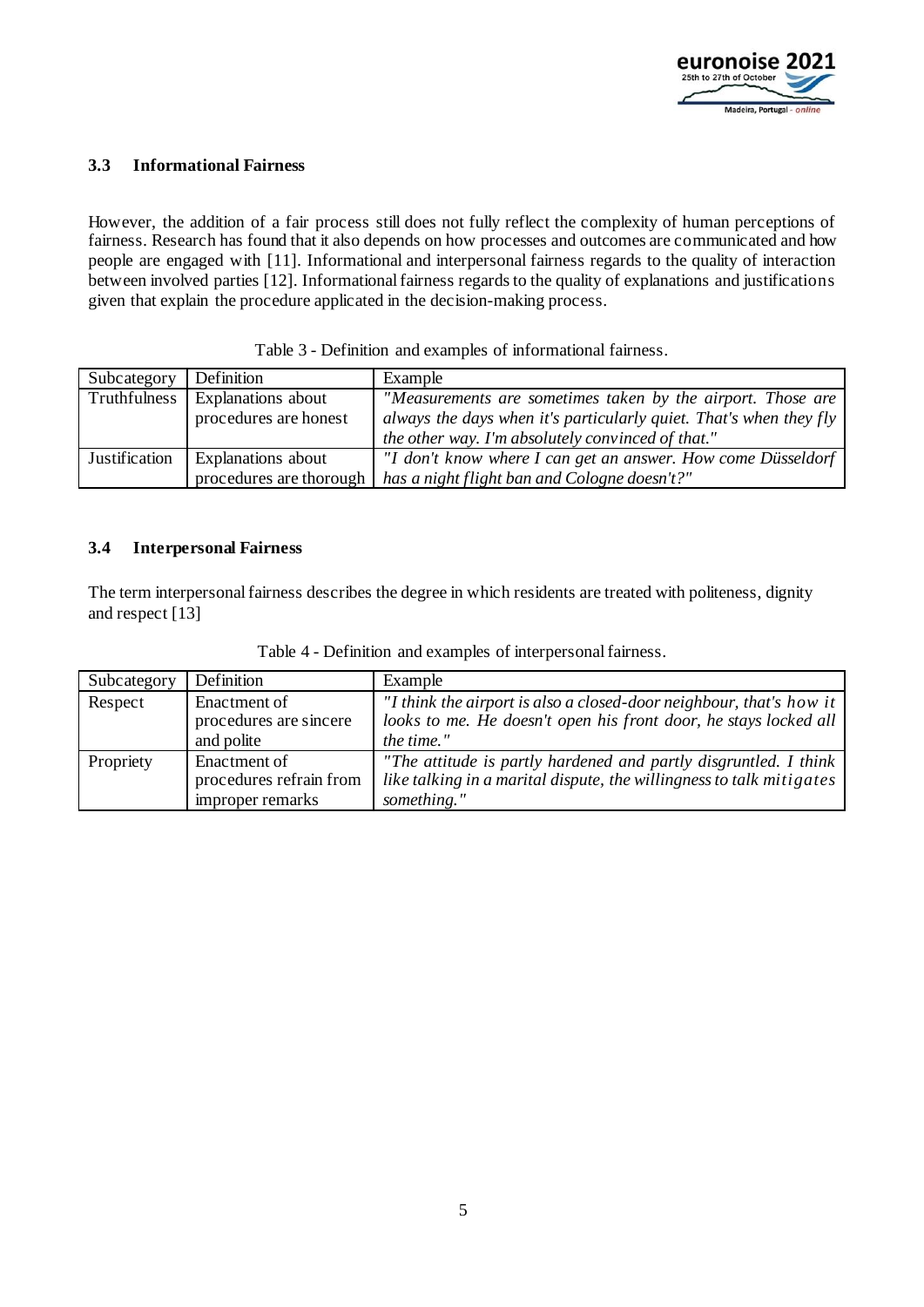

### **4 Conclusions**

This paper highlights the relevance of fairness in the context of aircraft noise research. Based on the review by Hauptvogel et al. [2], in which the different facets of fairness in the context of aircraft noise research were elaborated, this paper first offers insights from qualitative research with residents around the airport in Cologne-Bonn. Four focus groups were conducted with people from high and low aircraft noise regions. First results are presented, in which the various fairness facets are brought to life with conc rete statements from airport residents.

From the results, conclusions can be drawn about the relevance of certain fairness aspects. Data indicate that fairness should not only be an important part of airport management in theory, but is also perceived as suc h by affected residents. Detailed results will be published soon.

Looking into the future, results of this qualitative study can be used to create a psychometric instrument to objectively, reliably and validly measure fairness aspects of airport management and neighbourliness. This will allow quantitative studies to be conducted to further investigate fairness in the context of airport management.

### **Acknowledgements**

The study was conducted within a larger study of the EU-project ANIMA (Aviation Noise Impact Management through Novel Approaches) which has received funding from the European Union's Horizon 2020 research from 2017 - 2021 and innovation programme under grand agreement No 769627.

### **References**

- [1] R. Guski, D. Schreckenberg, and R. Schuemer, "WHO environmental noise guidelines for the European region: A systematic review on environmental noise and annoyance," *International Journal of Environmental Research and Public Health,* vol. 14, no. 12, p. 1539, 2017.
- [2] D. Hauptvogel, S. Bartels, D. Schreckenberg, and T. Rothmund, "Aircraft Noise Distribution as a Fairness Dilemma—A Review of Aircraft Noise through the Lens of Social Justice Researc h," vol. 18, no. 14, p. 7399, 2021.
- [3] D. E. Rupp, D. L. Shapiro, R. Folger, D. P. Skarlicki, and R. Shao, "A critical analysis of the conceptualization and measurement of organizational justice: Is it time for reassessment?," *Academy of Management Annals,* vol. 11, no. 2, pp. 919-959, 2017.
- [4] R. A. Krueger, *Focus groups: A practical guide for applied research* 2nd ed. Thousand Oaks, CA: Sage Publications, 1994.
- [5] J. Kitzinger, "Qualitative research: introducing focus groups," *Bmj,* vol. 311, no. 7000, pp. 299-302, 1995.
- [6] G. S. Leventhal, "The distribution of rewards and resources in groups and organizations. ," *Advances in experimental social psychology,* vol. 9, pp. 91 - 131, 1976.